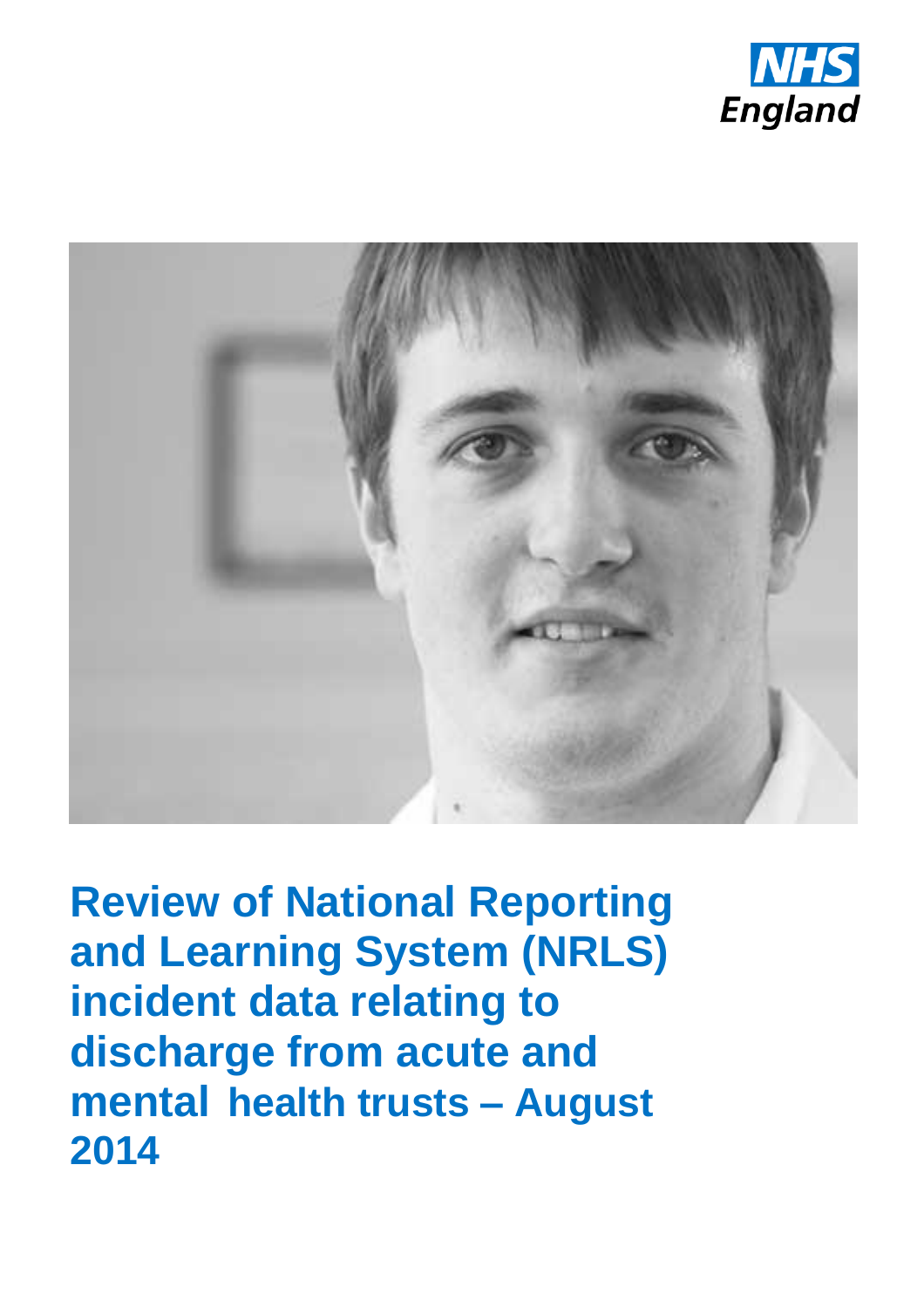#### **NHS England INFORMATION READER BOX**

| Operations      | Patients and Information         |
|-----------------|----------------------------------|
| Policy          | <b>Commissioning Development</b> |
| Human Resources |                                  |
|                 |                                  |

| <b>Publications Gateway Reference:</b>       | 02168                                                                                                                                                                                                                                                                                                                 |
|----------------------------------------------|-----------------------------------------------------------------------------------------------------------------------------------------------------------------------------------------------------------------------------------------------------------------------------------------------------------------------|
| <b>Document Purpose</b>                      | Resources                                                                                                                                                                                                                                                                                                             |
| <b>Document Name</b>                         | Review of National Reporting and Learning System (NRLS) incident<br>data relating to discharge from acute and mental health trusts - August<br>2014                                                                                                                                                                   |
| Author                                       | NHS England Patient Safety Domain                                                                                                                                                                                                                                                                                     |
| <b>Publication Date</b>                      | 27 August 2014                                                                                                                                                                                                                                                                                                        |
| <b>Target Audience</b>                       | CCG Clinical Leads, CCG Accountable Officers, Care Trust CEs,<br>Foundation Trust CEs, Medical Directors, Directors of Nursing, NHS<br>England Regional Directors, NHS England Area Directors, Allied Health<br>Professionals, GPs, Emergency Care Leads, NHS Trust CEs                                               |
| <b>Additional Circulation</b><br>List        |                                                                                                                                                                                                                                                                                                                       |
| <b>Description</b>                           | A National Reporting and Learning System (NRLS) search was<br>performed of incidents reported between 1 October 2012 and 30<br>September 2013. The aim of the search was to identify the nature and<br>scale of the problems associated with the process of handover from<br>secondary care at the time of discharge. |
| <b>Cross Reference</b>                       | Supporting information for Stage 1 Patient Safety Alert on risks arising<br>from breakdown and failure to act on communication during handover at<br>the time of discharge from secondary care                                                                                                                        |
| <b>Superseded Docs</b><br>(if applicable)    | N/A                                                                                                                                                                                                                                                                                                                   |
| <b>Action Required</b>                       | N/A                                                                                                                                                                                                                                                                                                                   |
| <b>Timing / Deadlines</b><br>(if applicable) | N/A                                                                                                                                                                                                                                                                                                                   |
| <b>Contact Details for</b>                   | Patient Safety Domain                                                                                                                                                                                                                                                                                                 |
| further information                          | <b>NHS England</b>                                                                                                                                                                                                                                                                                                    |
|                                              | <b>Skipton House</b>                                                                                                                                                                                                                                                                                                  |
|                                              | 80 London Road                                                                                                                                                                                                                                                                                                        |
|                                              | London<br>SE <sub>16LH</sub>                                                                                                                                                                                                                                                                                          |

#### **Document Status**

This is a controlled document. Whilst this document may be printed, the electronic version posted on the intranet is the controlled copy. Any printed copies of this document are not controlled. As a controlled document, this document should not be saved onto local or network drives but should always be accessed from the intranet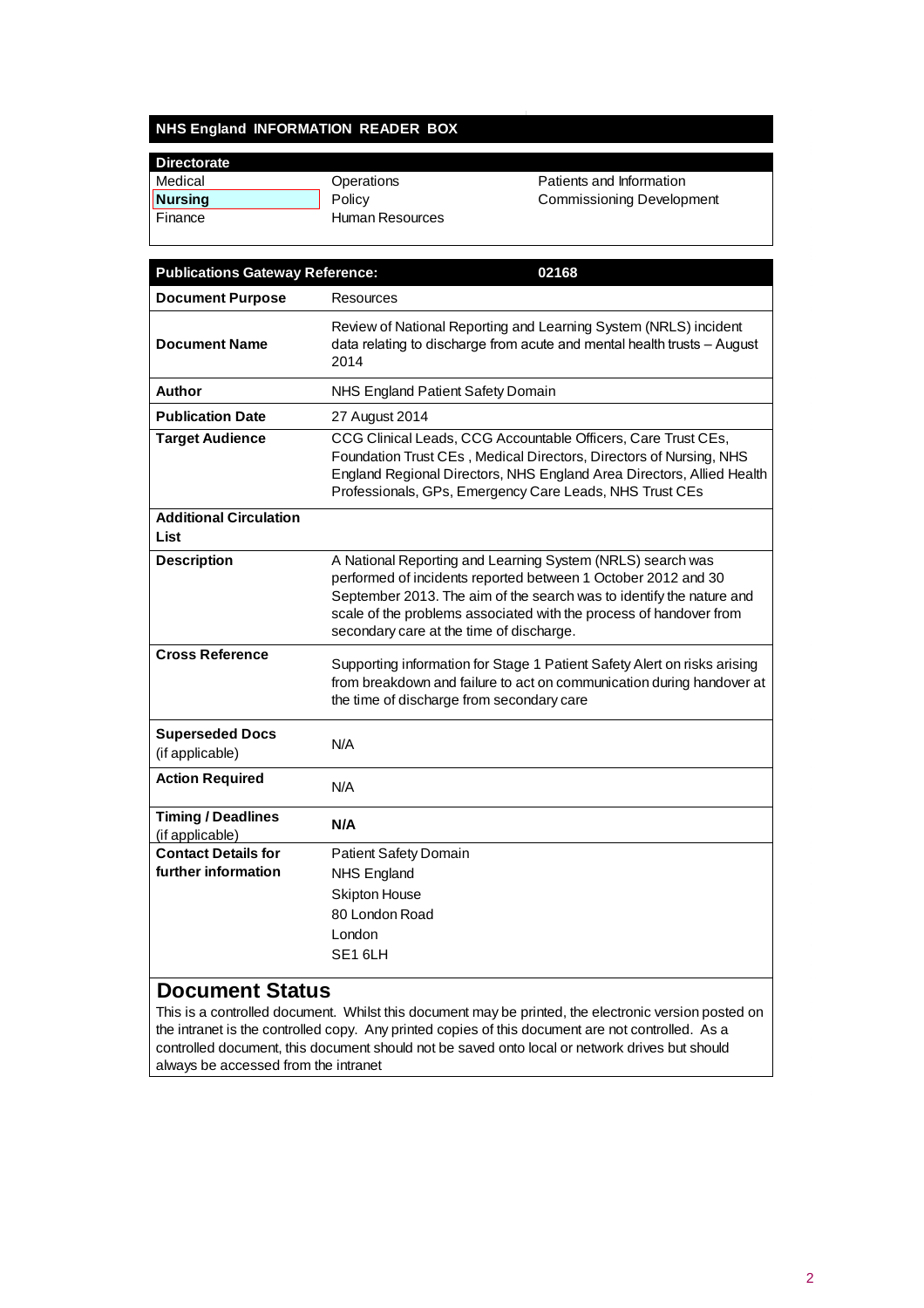## **Review of National Reporting and Learning System (NRLS) incident data relating to discharge from acute and mental health trusts – August 2014**

**Supporting information for Stage 1 Patient Safety Alert on risks arising from breakdown and failure to act on communication during handover at the time of discharge from secondary care**

First published: August 2014

NRLS analysis undertaken by Fran Wood, Patient Safety Lead (Clinical Review) and Leann Johnson , Clinical Fellow to Director of Patient Safety with support from Joan Russell, Head of Patient Safety and Frances Healey, Senior Head of Patient Safety Intelligence, Research and Evaluation.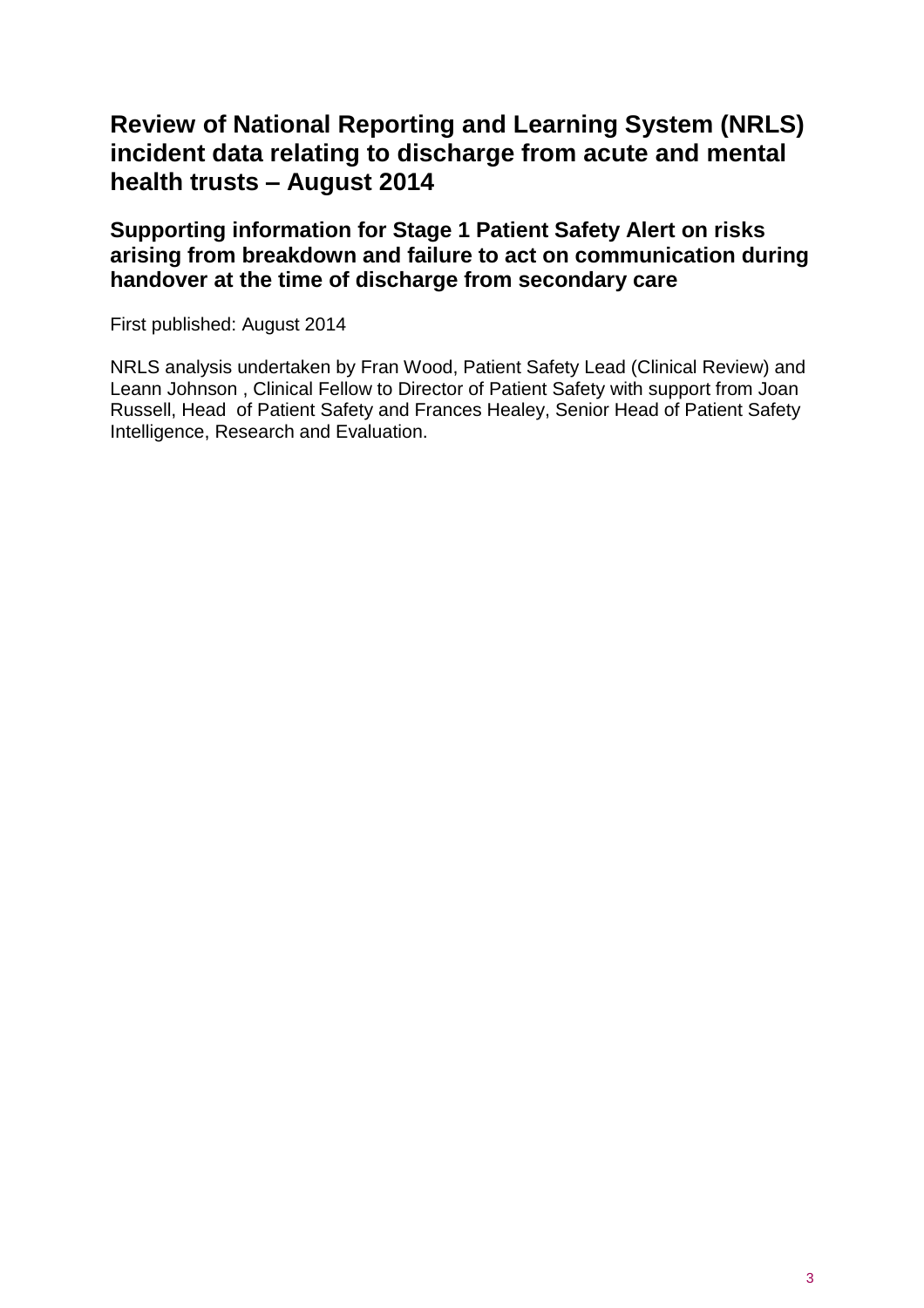# **1 Table of Contents**

| $\overline{4}$ |                   |                                                                                                                                                         |  |
|----------------|-------------------|---------------------------------------------------------------------------------------------------------------------------------------------------------|--|
| 5 <sup>1</sup> |                   |                                                                                                                                                         |  |
|                |                   |                                                                                                                                                         |  |
|                | 5.1<br>5.2<br>5.3 | Moderate, low and no harm incidents relating discharge from acute trusts 8<br>Moderate, low and no harm incidents relating discharge from MH trusts  12 |  |
| 6              |                   |                                                                                                                                                         |  |
|                |                   |                                                                                                                                                         |  |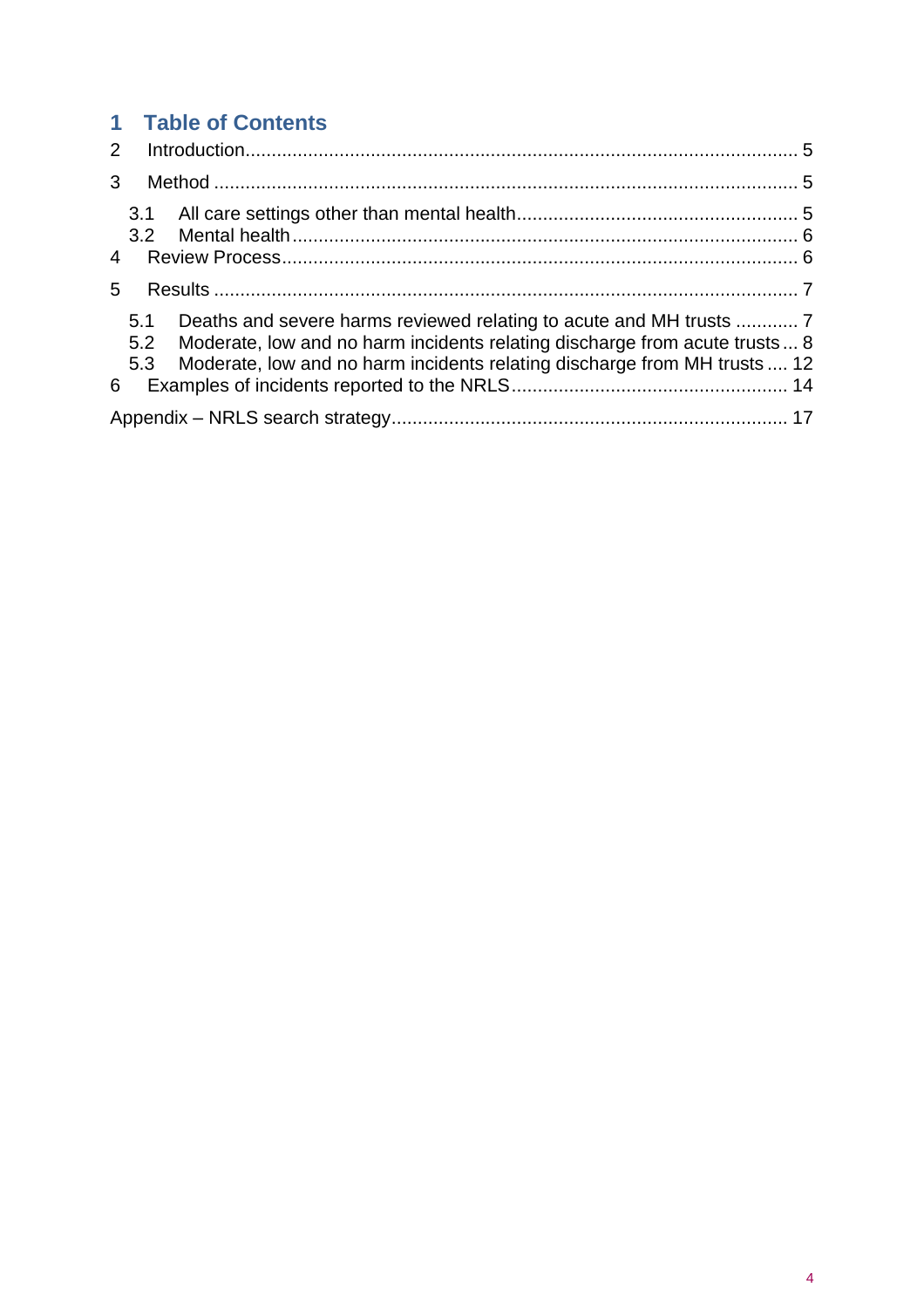# <span id="page-4-0"></span>**2 Introduction**

NHS England's Patient Safety Domain is leading a programme of work aimed at improving handover at the time of discharge. To inform this programme a National Reporting and Learning System (NRLS) search was performed of incidents reported between 1 October 2012 and 30 September 2013. The aim of the search was to identify the nature and scale of the problems associated with the process of handover from secondary care at the time of discharge.

# <span id="page-4-1"></span>**3 Method**

The NRLS was searched for all incidents reported as death and severe harm, themed as transfer/discharge incidents. All moderate, low harm and no harm incidents coded as transfer/discharge and/or discharge delay/failure, discharge inappropriate and discharge planning failure were also identified.

Two separate reviews of data were subsequently undertaken for:

- all care settings other than mental health; and
- mental health.

## <span id="page-4-2"></span>**3.1 All care settings other than mental health**

For 'all care settings other than mental health' all death and severe harm incidents were reviewed as well as randomly generated samples of 100 no harm, 100 low harm, and 100 moderate harm incidents. The text of the incident reports was reviewed to identify those that were referring to a discharge from acute care to either a primary or social care setting (including the patient's home). The number of applicable incidents related to the reported degree of harm is demonstrated below (Table 1):

*TABLE 1: NRLS reports relevant to discharge from acute care in one year period*

| Degree of<br>harm | <b>Incidents</b><br>reviewed | Number of<br>incidents related to<br>discharge from<br>acute care in<br>samples reviewed | <b>Estimated total</b><br>number of<br><i>incidents</i><br>relevant to<br>discharge from<br>acute care |
|-------------------|------------------------------|------------------------------------------------------------------------------------------|--------------------------------------------------------------------------------------------------------|
| Death             | All                          | 16                                                                                       | 16                                                                                                     |
| <b>Severe</b>     | All                          | 23                                                                                       | 23                                                                                                     |
| Moderate          | 100/541                      | 45/100                                                                                   | c.250                                                                                                  |
| Low               | 100/2,069                    | 76/100                                                                                   | c.1,500                                                                                                |
| No harm           | 100/11,750                   | 71/100                                                                                   | c.8,300                                                                                                |
| Total             |                              |                                                                                          | c.10,000                                                                                               |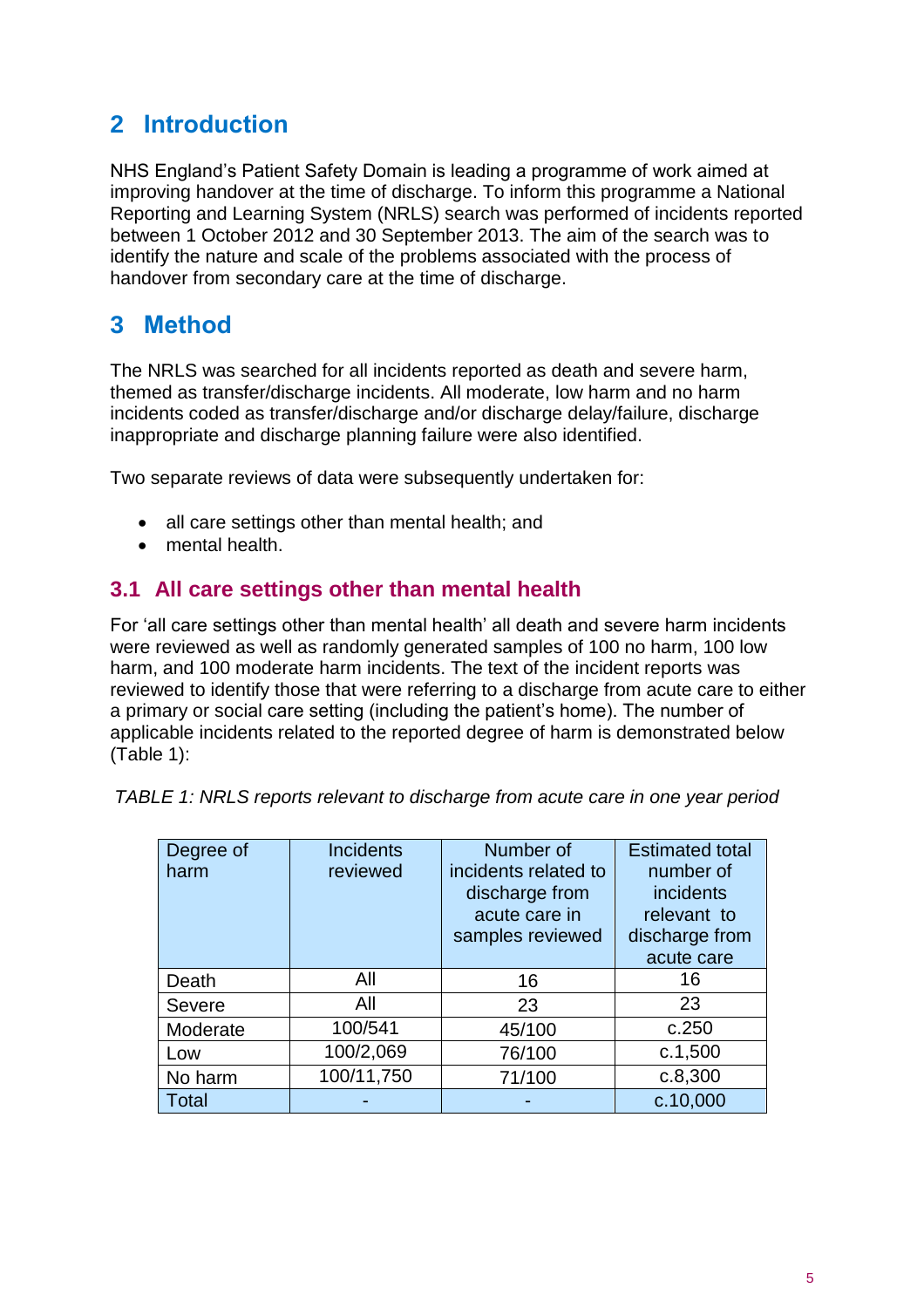## <span id="page-5-0"></span>**3.2 Mental health**

The 'mental health' incident reports were reviewed to identify those that were referring to the discharge of a mental health patient from mental health acute care or general acute care to either a primary or social care setting (including the patient's home). The number of applicable incidents related to the reported degree of harm is demonstrated below (Table 2):

*TABLE 2: NRLS reports relevant to discharge from mental health care in one year period*

| Degree of<br>harm | <b>Incidents</b><br>reviewed | <b>Number of</b><br>incidents related<br>to discharge of<br>mental health<br>patients | <b>Number of</b><br>incidents in<br>whole sample<br>relevant to<br>discharge of<br>mental health<br>patients |
|-------------------|------------------------------|---------------------------------------------------------------------------------------|--------------------------------------------------------------------------------------------------------------|
| Death             | All                          | O                                                                                     |                                                                                                              |
| Severe            | All                          | 1                                                                                     | 1                                                                                                            |
| Moderate          | All                          | 12                                                                                    | 12                                                                                                           |
| Low               | All                          | 19                                                                                    | 19                                                                                                           |
| No Harm           | 100/216                      | 59                                                                                    | c.120                                                                                                        |
| <b>Total</b>      |                              |                                                                                       | c. 150                                                                                                       |

The NRLS was established to provide a national database of incidents relating to patient risks and harm. Interpretation of data from the NRLS should be undertaken with caution. As with any voluntary reporting system, the data are subject to bias. Many incidents are not reported, and those which are may be incomplete, having been reported before the patient outcome is known. Potential harm is often confused with actual harm. A clinical review of reported deaths and severe harm incidents was undertaken to assess if harm was correctly reported. Where incident details provide sufficient evidence, the degree of harm was regraded.

## <span id="page-5-1"></span>**4 Review Process**

The death and severe harm incidents reviewed were subsequently categorised into the following emerging themes:

- 1. Apparent breakdown or failure with communication was a:
	- key factor; or
	- additional factor.
- 2. Problem related to medication was a:
	- key factor; or
	- additional factor.
- 3. Apparent inappropriate discharge (e.g. discharged late/ incomplete treatment/ incomplete assessment) was a:
	- key factor; or
	- additional factor.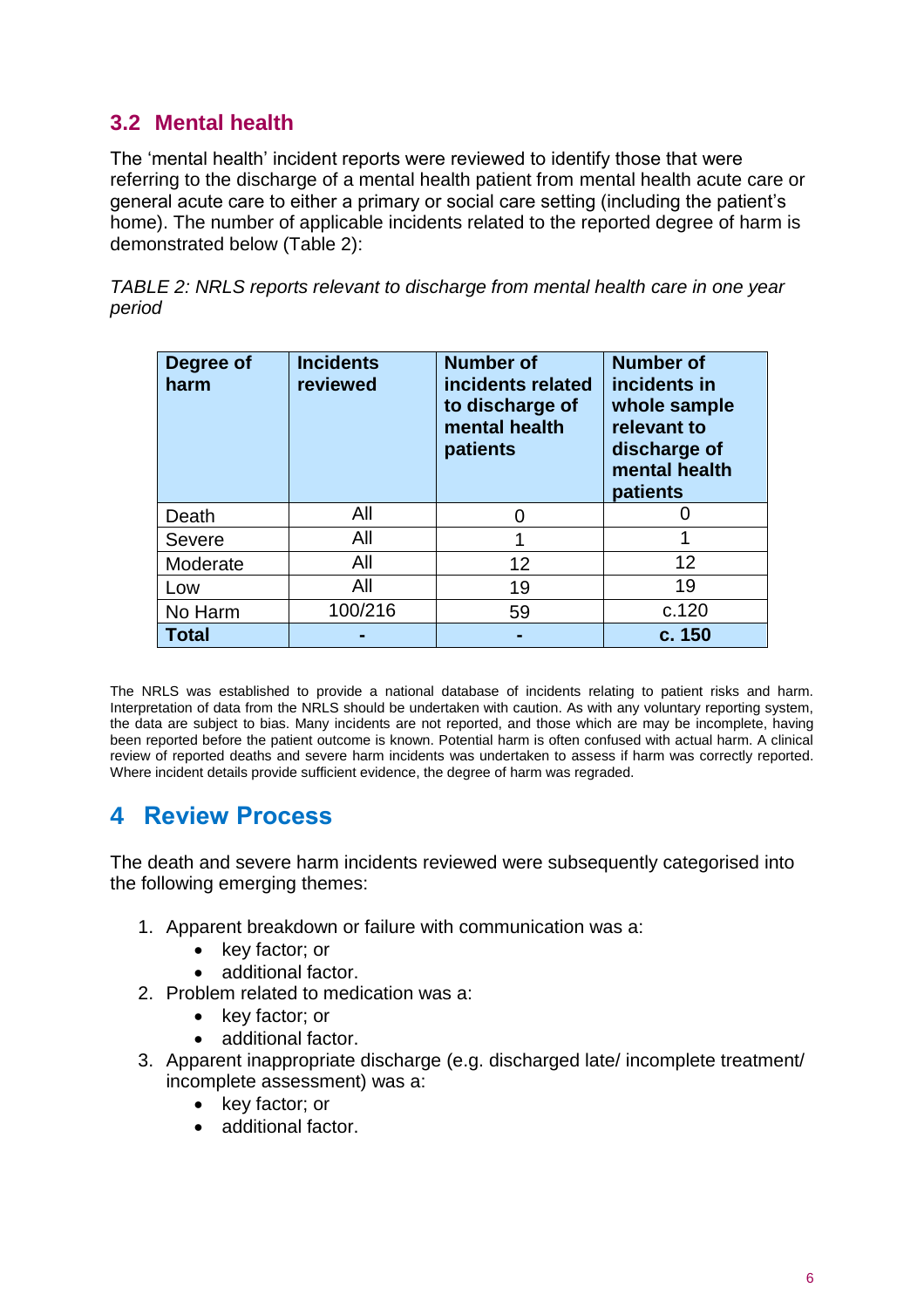- 4. Apparent unexpected deterioration post discharge was a:
	- key factor; or
	- additional factor.
- 5. Other issues (including equipment problems, cannula left in situ, discharge delays) were a:
	- key factor; or
	- additional factor.

The "key factor" relating to the moderate, low and no harm incidents was reviewed according to the categories above.

## <span id="page-6-0"></span>**5 Results**

## <span id="page-6-1"></span>**5.1 Deaths and severe harms reviewed relating to acute and mental health trusts**

Of the 39 deaths and severe harms related to discharge that were reviewed: *Apparent breakdown or failure with communication was a key factor in 12 incidents and an additional factor in 7 incidents. Subthemes included*:

- *Problem relating to the quality of discharge information.*  These incidents usually demonstrated problems associated with the availability, quantity, quality or accuracy of information provided to receiving personnel (e.g: GPs, continuing care teams and district nurses) once the patient was discharged.
- *District nurse care required but patient not referred by hospital.*
- *Inadequate package of care.*

#### *Problem related to medication was a key factor in one incident and an additional factor in four incidents*

Although the number of severe harm and death incidents related to discharge medication as a primary theme was low, it was an issue sometimes mentioned in the free text (reported as an additional problem) and it also featured strongly in the moderate, low and no harm incidents described below.

#### *Apparent inappropriate discharge (e.g. discharged late/ incomplete treatment/ incomplete assessment) was a key factor in nine incidents and an additional factor in six incidents*

- *Discharge needs not assessed or appreciated.*
- *Patient unwell: outcome not clear.*
- *Pre discharge plan not followed.*

These incidents demonstrated occasions where there was a plan in place predischarge from acute care but for some reason the discharge went ahead without this plan being followed/executed. Reasons included difference of professional opinion and lack of available funding for continuing care in the community.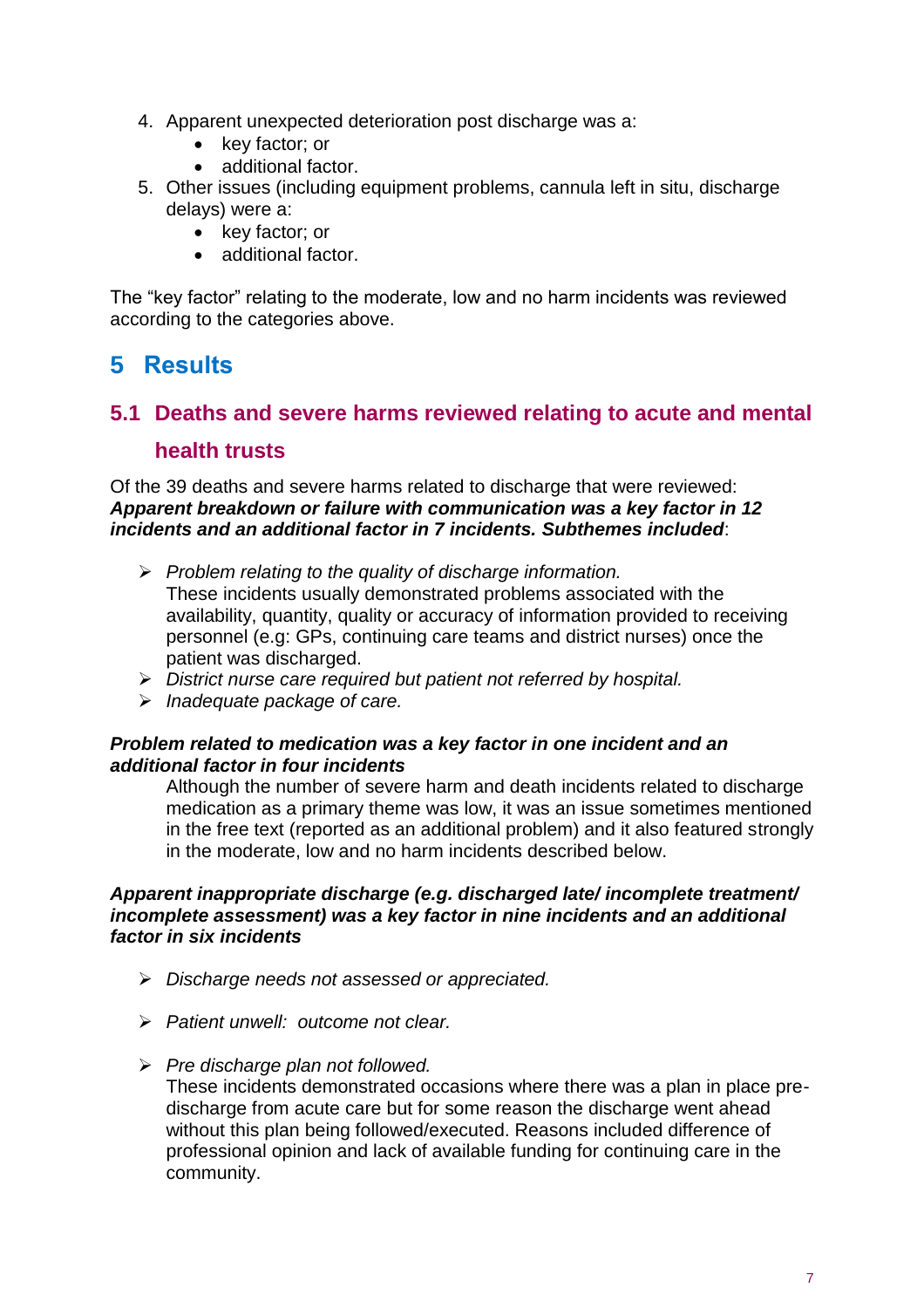#### *Apparent unexpected deterioration post discharge was a key factor in 17 incidents and an additional factor in 6 incidents. Subthemes included:*

*Patient unwell: died soon after discharge.* 

The prevalent theme in the most serious category of incidents described situations whereby the patient has died following discharge from acute care to home or community facilities and the death appears to have been unexpected or far sooner than expected. From the reports where the time interval between discharge and death discerned, this ranged from 2 to 48 hours, but was most commonly within 24 hours. Some reports describe the patient being readmitted to acute care but despite readmission the patient dies.

*Patient unwell: required readmission.* 

These related to situations where the patient was found to be unwell upon discharge and required swift readmission back to acute care. In four of these cases there were clinical indicators or 'flags' present pre-discharge such as new/unexpected confusion or abnormal observations but this did not prevented discharge.

# <span id="page-7-0"></span>**5.2 Moderate, low and no harm incidents relating discharge from**

### **acute trusts**

Of the 300 moderate, low and no harm incidents reviewed, 192 related to discharge from an acute trust. Incident categories included the following:

#### *Apparent breakdown or failure with communication was key factor in c33% of all moderate, low and no harm incidents. Subthemes included***:**

*Problems with discharge information.*

These reports demonstrated there are issues with the provision of information to either the patient or community teams when the patient leaves the acute setting. Examples included:

- o Patients were discharged without adequate information to provide a helpful account of the inpatient episode or support continuity of care beyond the acute environment. Examples included:
	- No or limited information regarding skin condition, e.g. pressure ulcers or skin damage was identified by chance once inspected in the community.
	- **EXECT** Limited or no information on types of dressings being used on pressure ulcers or wounds.
	- Poor handover of information regarding the management of patients who had developed Health Care Associated Infections in hospital.
- o Patients who required continued anticoagulation therapy post discharge had no referral for ongoing surveillance or management when discharged from acute care.
- o No follow up arranged.
- o No discharge letter.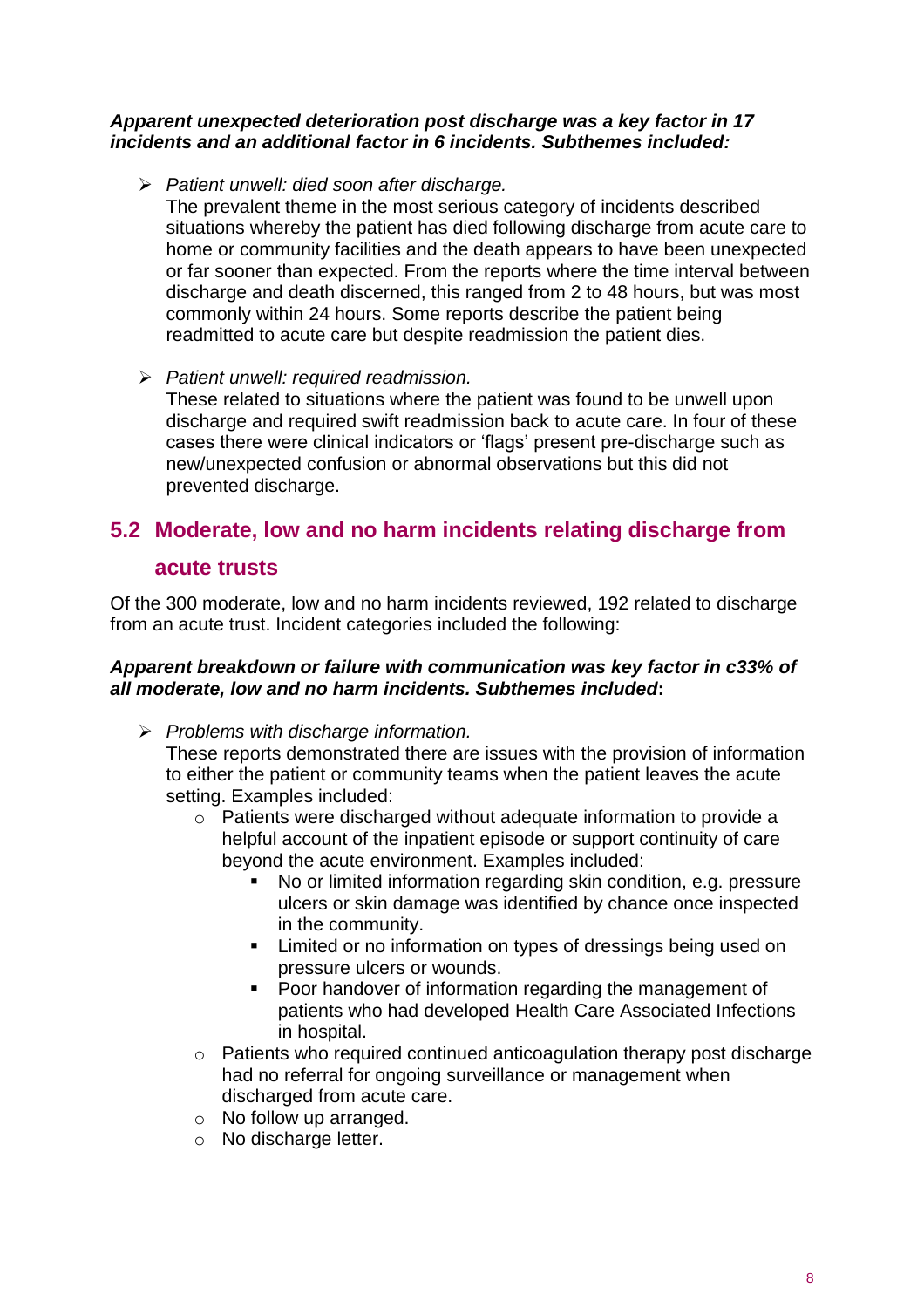#### *Patient requires care of district nursing but not referred.*

These incidents were difficult to sub theme as the reason for lack of referral was not always clear. Examples included:

- o Patient required district nurse care, but referral not sent.
- o Problems with referral system to district nurses and therefore referral not received.
- o Referral sent to district nurse, but not picked up.
- o District nurses not informed that existing patients had been discharged, and therefore care not recommenced.
- *Community midwife needed but not referred.* Some reports cited issues where referrals had not been made from acute to community midwife care, which impacted upon babies undergoing postnatal checks.
- *Issues with packages of care.* Examples included:
	- $\circ$  Inadequate for patient's needs. These incidents describe cases where some care was arranged post discharge but when the patient returned (usually home) it was clear that the package of care did not support the patients' needs. Transfer of accurate information between acute care and ICT's also caused difficulties.
	- o Usual care package not restarted at discharge.
	- o Difficulties reinstating existing or prearranged packages of care occurred when discharge dates were changed at short notice.
	- o Lack of availability of staff to provide a package of care being due to a late in the day discharge from acute care.

#### *Problems related to medication were a key factor in c13% of all moderate, low and no harm incidents*

There were numerous problems reported with discharge medication such as:

- *Delay in providing medication to the patient pre-discharge*. Reasons included:
	- o Delays in the pharmacy department.
	- o Lack of weekend pharmacy service.
	- o Discharge letters not being completed on time.
	- o Confusion when patients were transferred between departments as to whether the medication had been ordered.
- *Discharge medication incomplete.*

These incidents described situations where key medications were found to be missing when the patient reached their discharge destination such as antibiotics or analgesia.

Other less frequently reported issues with discharge medication included:

*Discharge medication not prescribed.*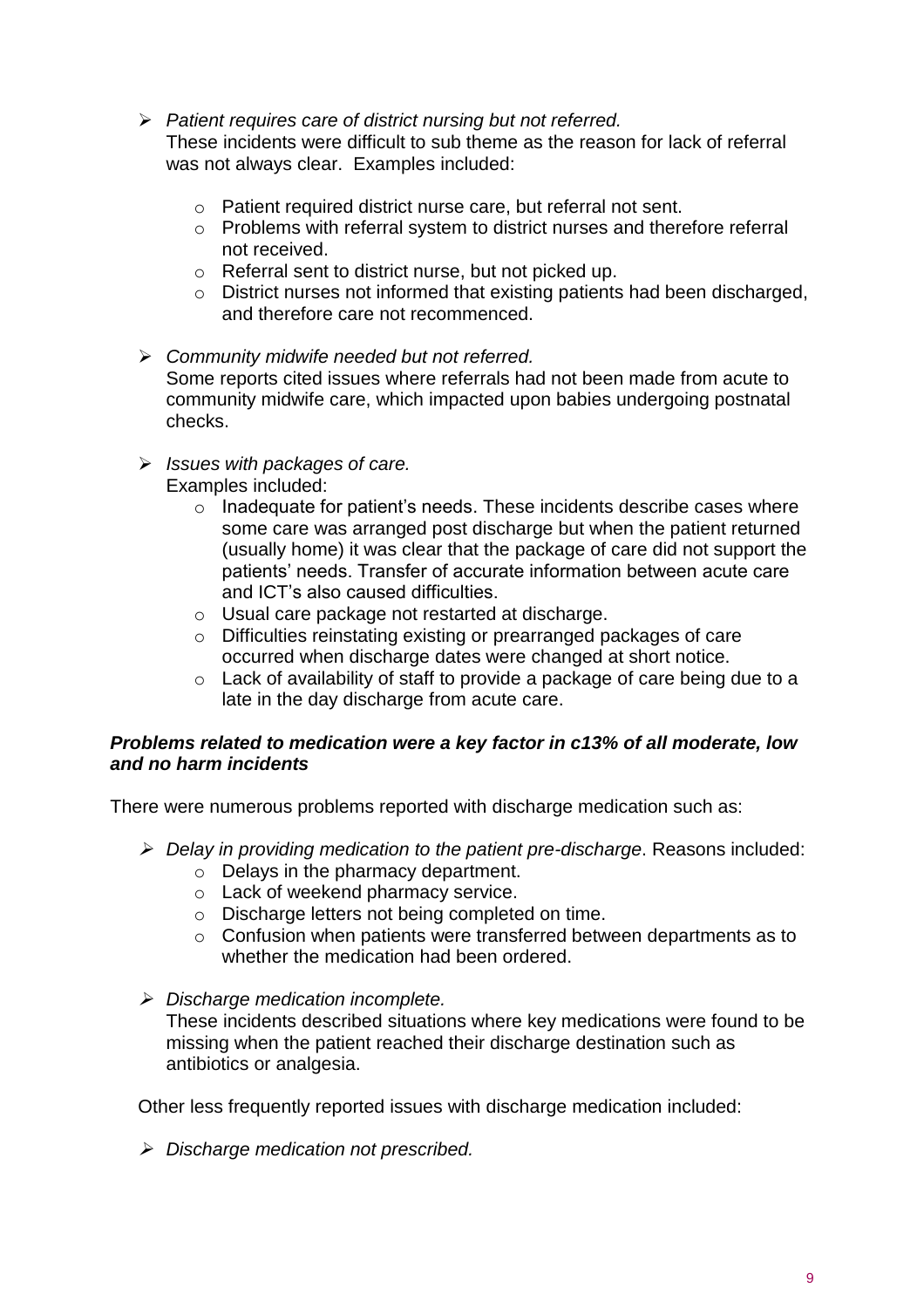Incidents described situations where the patient had been discharged without having important medication prescribed such as analgesia and anti-emetics (for an end of life care patient), anticoagulant and anti-embolic stockings and insulin.

*Discharge medication not supplied.* 

On these occasions patients should have had discharge medication but it was not supplied at all. In one of these cases, the ward manager visited the patient's home after discharge to deliver medication.

- *Discharge medication dose not specified.*  These reports referred to important medication such as insulin and warfarin where the patient could not take/receive them once discharged as the dose had not been specified.
- *Inaccurate medication.*  Medication did not reflect up to date clinical care.
- *Inappropriate medication.*

Patient admitted following serious self- harm (overdose) and discharged with full packs of medication rather than limited supply as documented, then represented with repeat overdose.

*It is recognised that there are likely to be many more incidents related to problems*  with discharge medication reported under the medication category of the NRLS, but it *was not feasible to review these for this analysis.* 

#### *Apparent inappropriate discharge (e.g. discharged late/ incomplete treatment/ incomplete assessment) was a key factor in c15% of all incidents. Subthemes included:*

*Discharged before treatment complete.*

The reports describe discharge before either the appropriate referrals to another team (such as renal specialists or SLT) have been made or before the necessary period of observation has taken place.

*Out of hours discharge.*

These reports describe cases where the patient has been discharged late in the day and this has caused problems such as lack of a clinician to clerk the patient (when patients are discharged to a community bed) or accessing the house. Some reporters describe issues whereby delays in commencing patient procedures (such as surgery lists over running) have resulted in late discharge from wards that close at a certain time (day wards).

#### *Discharge needs not assessed.* Examples included:

- o Apparent lack of assessment of patient's needs prior to discharge.
- o Apparent inadequate assessment of patient's needs prior to discharge.
- o Discharge apparently unsafe.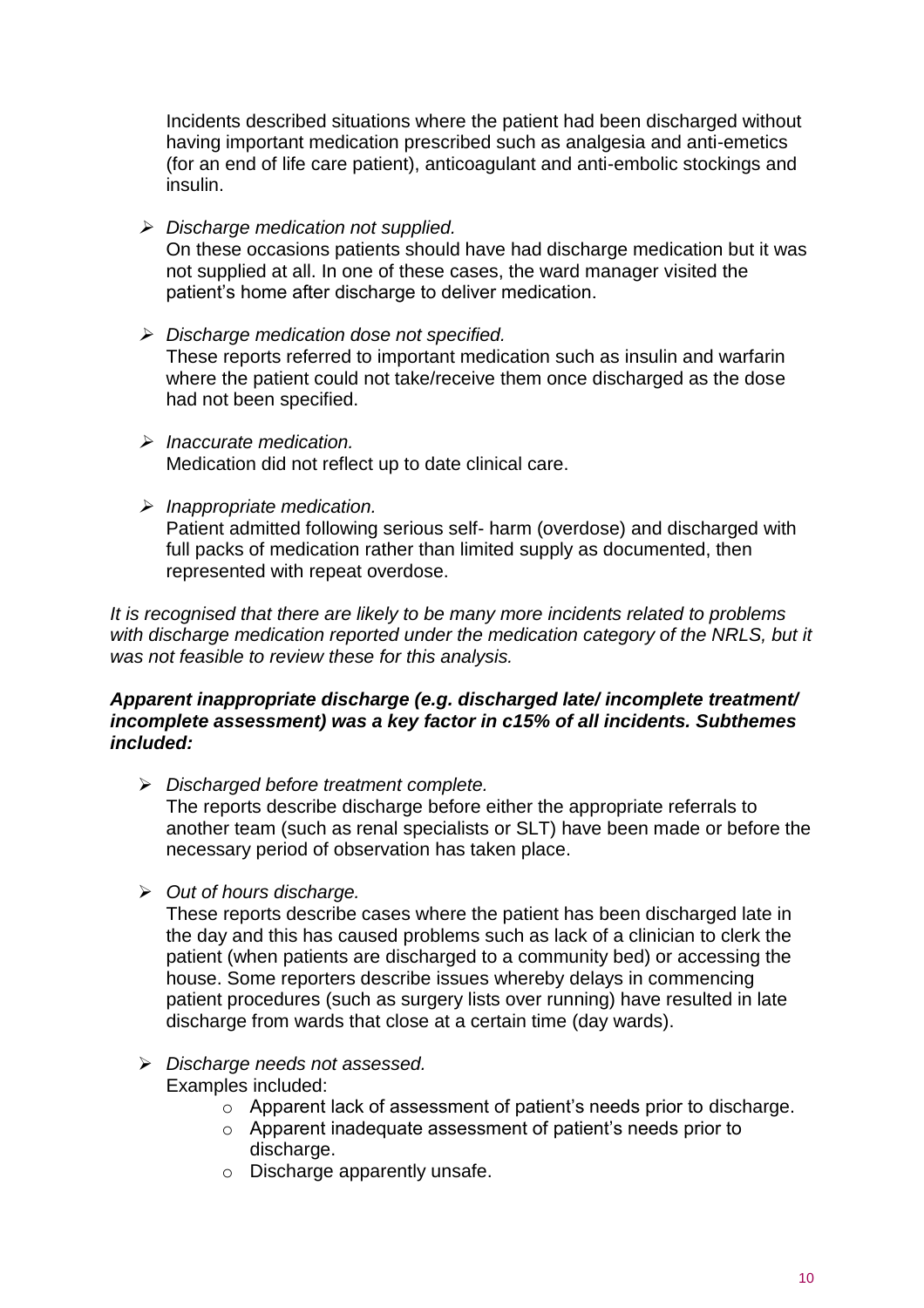*Pre discharge plan not followed.*

These reports described incidents where a pre-discharge plan was not followed. Some cases described a plan being recommended by another team (e.g. mental health, safeguarding, allied health professionals) but the patient was discharged regardless of the recommendation.

#### *Apparent unexpected deterioration post discharge was a key factor in c9% of all* **moderate, low and no harm incidents**

Some patients were found to be unwell upon discharge and were returned to the acute care setting. These reports suggest that on occasions there were inappropriate decisions to discharge a patient who was too ill to leave hospital. In some cases, clinical indicators or 'flags' were present but this did not prevent discharge.

#### *Other issue (including equipment problems, cannula left in situ, and discharge delays) were a key factor in c30% of all incidents. Subthemes included:*

*Issues with equipment.*

These were reports whereby equipment the patient needed post discharge had not been ordered, supplied or delivered. Some reports described incidents of equipment being left on the ward.

- *Cannula left in situ.*
- *Discharge delays.*

Many patients experienced significant delays when being discharged from acute care. Causes evident from the reports were:

- o Problems with transport. Most commonly patients were waiting for ambulance transport or patient transfer services. Delays were sometimes due to errors in booking made by the ward or department, but most commonly due to capacity issues with the transport/ambulance service.
- o Waiting for other assessments before discharge.
- o No community bed.
- o No identified social worker.
- o Lack of occupational therapy (OT) resource.
- o Unavailability of VAC dressings.

#### *Others included:*

- *Patient unwell, outcome not clear***.** Patient discharged without bloods being checked.
- *Advice provided to patient not adequate***.** Information on how to self-care, information on arranging suitable transport home after elective treatment.
- *Plan in place but discharge failed***.** In these instances despite plans for safe discharge having been made by acute care, the discharge failed. In two cases a plan was agreed with the patient but either the relative did not attend to take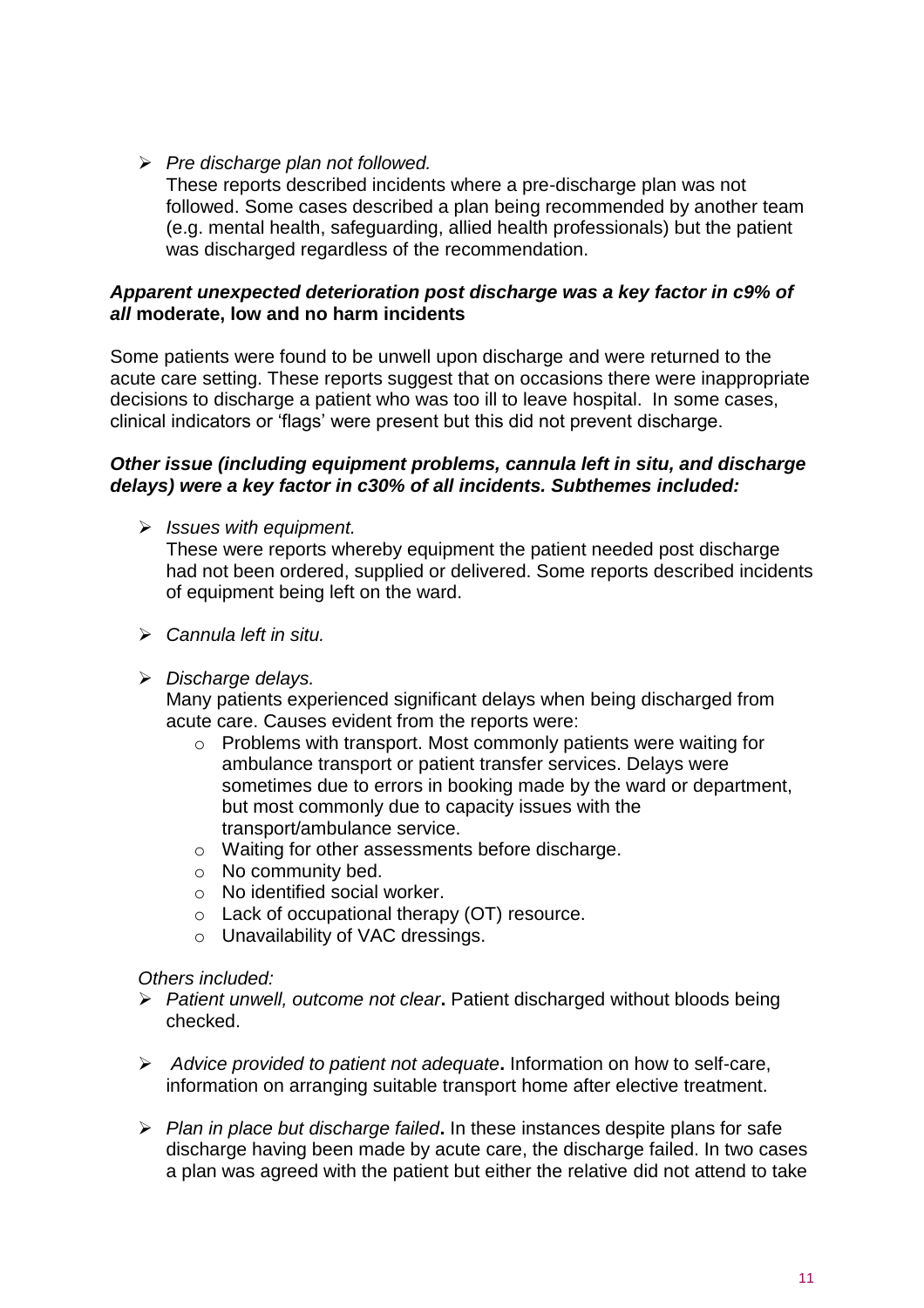the patient home or did not agree to the plan. In one case the nurse who was arranged to visit at home to help with oxygen did not attend and the patient was readmitted.

- *Inappropriate discharge location***.** Patient sent to a residential home and needed a nursing home; or patient sent to their preadmission address not the address agreed as the discharge location.
- *Failed district nurse referral***.** Despite a referral from acute care, the district nurse did not attend.

# <span id="page-11-0"></span>**5.3 Moderate, low and no harm incidents relating discharge from**

## **mental health trusts**

Of the moderate, low and no harm incidents reviewed, 90 were related to discharge from a mental health trust. Incident categories included the following:

#### *Apparent breakdown or failure with communication was a key factor in c33% of incidents. Subthemes included:*

*Problems with discharge information.* 

These reports demonstrated there are issues with the provision of information, most commonly to community teams, when patients with mental health needs are discharged from the acute general or acute mental health setting.

Examples included:

- o Information inadequate.
	- These incidents described situations where the level of information provided was inadequate to continue patient care beyond the acute setting. Incidents most commonly referred to a lack of communication with community mental health teams to inform them that the patient had been discharged from acute care and to recommence community visits. Additionally reports indicated an absence of useful information regarding the patients identified level of risk, often this was in relation to discharge summaries being poor or not provided at all.
- o No follow up arranged.
	- These incidents illustrated problems with patients being referred for ongoing follow up once discharged. Commonly this was follow up with community mental health services, with one report suggesting this occurs very frequently. There was also a case whereby a mental health patient required anticoagulation follow-up and this was not arranged.
- o Other issues with discharge information included delayed information, patient left before information could be provided and information sent to the wrong GP.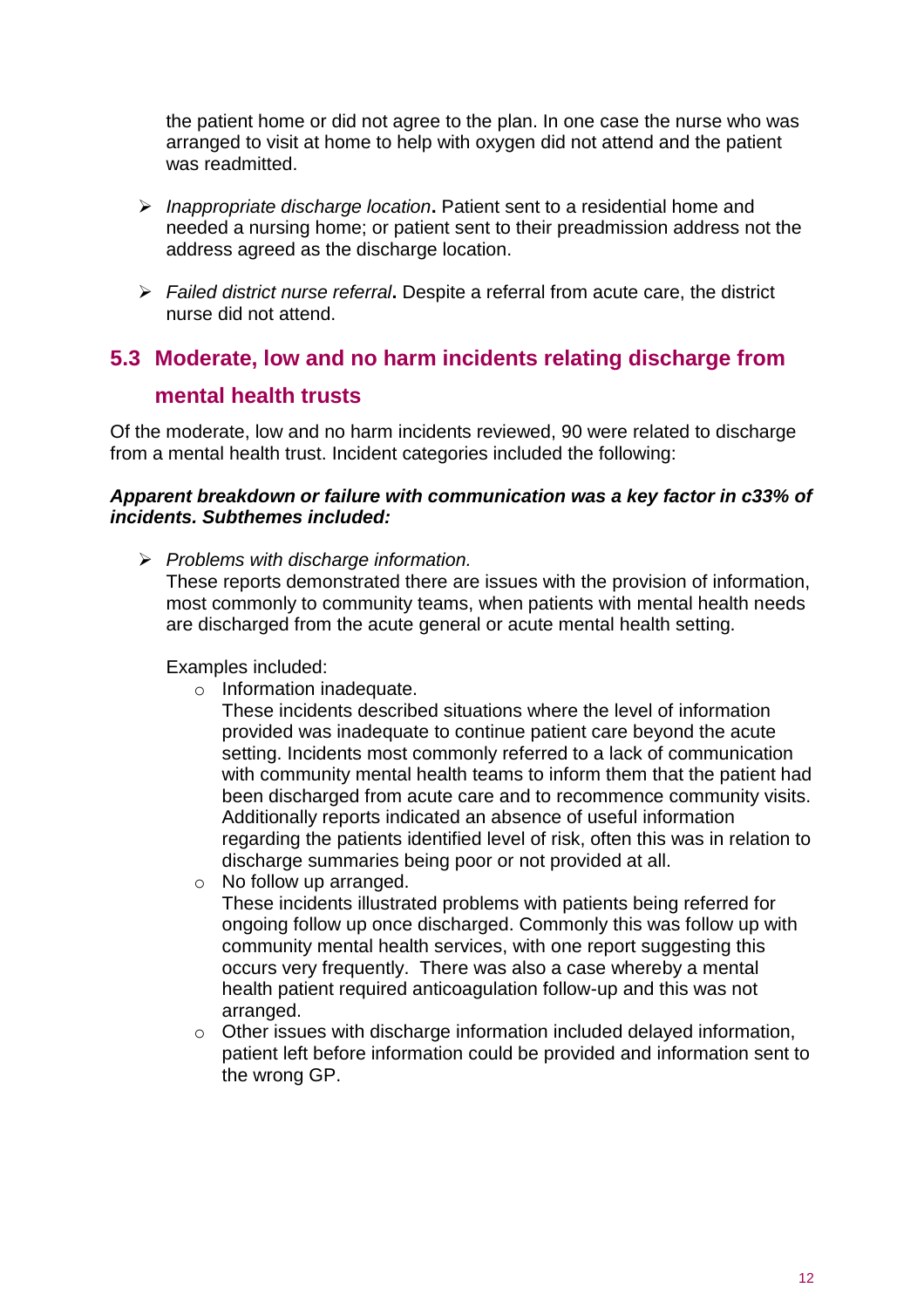#### *Problem related to medication was a key factor in c22% of incidents*

Various issues were evident in relation to the provision of medication at the point of discharge. Medication was reported as:

- *Not prescribed*, resulting in a delay in the patient receiving medication until it could be prescribed by the GP or community mental health staff.
- *Medication not provided for patients who had been on medications prior to discharge but they were not provided as a TTO.*
- *Medication not provided during a period of agreed leave*. These were incidents where medication was not prescribed for patients on approved leave.
- *Patient unsure about how to take medication once discharged.*
- *Incorrect dose*. Too much of a controlled drug was supplied to the patient at discharge.

Note: there are likely to be many more incidents related to problems with discharge medication reported under the medication category of the NRLS, but it was not feasible to review these for this analysis

#### *Patient considered too high risk for community care c8% of total incidents relevant*

There were incidents where it was clear the community mental health teams were unhappy that the patient was being discharged because they considered them to be too high risk, either to themselves or to others. At times this was expressed prior to discharge but the discharge went ahead regardless of the concern. On other occasions it was discovered once the patient was assessed by the mental health team in the community.

#### *Other issues (with less than ten reports) included:*

- *Discharge needs not assessed.*
- *Pre discharge plan not followed.*
- *Discharge delays.*
- *Discharged from general acute care but still physically unwell.*
- *Lack of beds at preferred discharge location.*
- $\triangleright$  Other rarely reported issues were:
	- Patient requiring a referral to another service (e.g. social worker) but this is not made.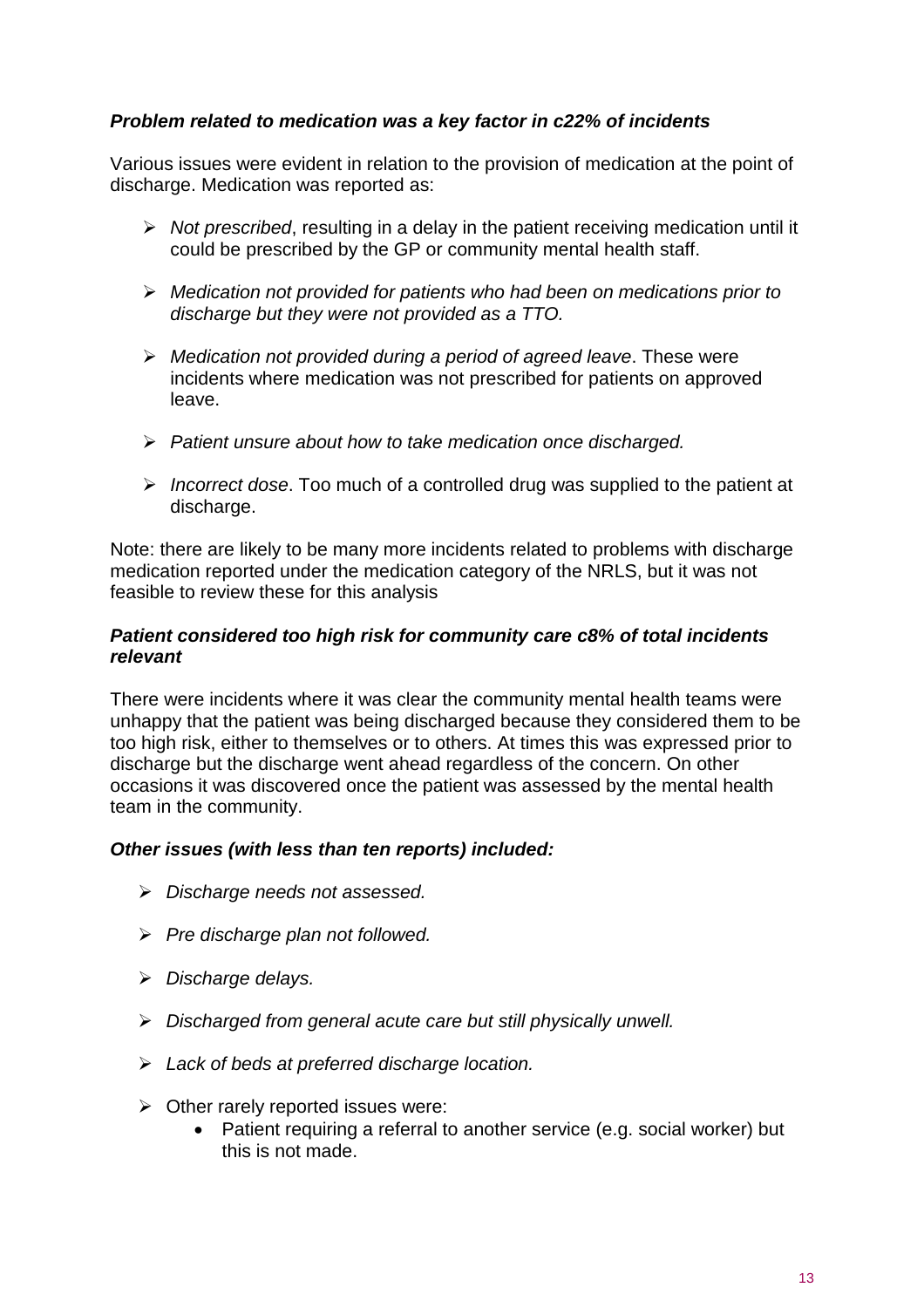- Concerns regarding the means by which the patient is transferred from one location to another.
- Funding issues with beds resulting in patients not being admitted to the required discharge location.
- Patient did not agree to be discharged.
- Package of care was not commenced in error.
- Patient self-harmed soon after discharge.
- Cannula left in situ.

## <span id="page-13-0"></span>**6 Examples of incidents reported to the NRLS**

| <b>Theme</b>                                              | <b>Incident</b>                                                                                                                                                                                                                                                                                                                                                                                                                                                                                                                                                                                                                                                                                                                                                                                                                                                                       | Degree of           |
|-----------------------------------------------------------|---------------------------------------------------------------------------------------------------------------------------------------------------------------------------------------------------------------------------------------------------------------------------------------------------------------------------------------------------------------------------------------------------------------------------------------------------------------------------------------------------------------------------------------------------------------------------------------------------------------------------------------------------------------------------------------------------------------------------------------------------------------------------------------------------------------------------------------------------------------------------------------|---------------------|
|                                                           |                                                                                                                                                                                                                                                                                                                                                                                                                                                                                                                                                                                                                                                                                                                                                                                                                                                                                       | harm as<br>reported |
| Apparent<br>breakdown or<br>failure with<br>communication | Patient was discharged home six days<br>before we found out that the patient was<br>discharged home. Patient had a right leg<br>angioplasty on (date) with clips to be<br>removed on (+ 6 days). Patient has<br>ulceration of both heels which not<br>dressed since date of discharged.<br>Patient was also on Enoxaparin injection<br>which she missed for six days. (reported<br>as severe but unclear if actual severe<br>harm occurred)                                                                                                                                                                                                                                                                                                                                                                                                                                           | Severe harm         |
|                                                           | Despite being discharge 2 weeks ago,<br>the case notes for a man who is<br>considered high risk of violence and<br>harm to self and others, who has a<br>forensic history of prison sentences for<br>violence are not yet available to CMHT.<br>On enquiry why this is the case it<br>appears that the discharge summary<br>has yet to be even passed to the<br>secretary to type up. They cannot<br>routinely be released until the discharge<br>summary has been dictated, and I have<br>been told that the RMO cannot dictate<br>the discharge summary without the case<br>notes. CMHT and the Care Co-ordinator<br>who has no previous knowledge /<br>relationship with this gentleman do not<br>have access to risk history or clinical<br>assessment data. They are in effect<br>working blind, with a gentleman who<br>represents high risk of violence to self<br>and others. | No harm             |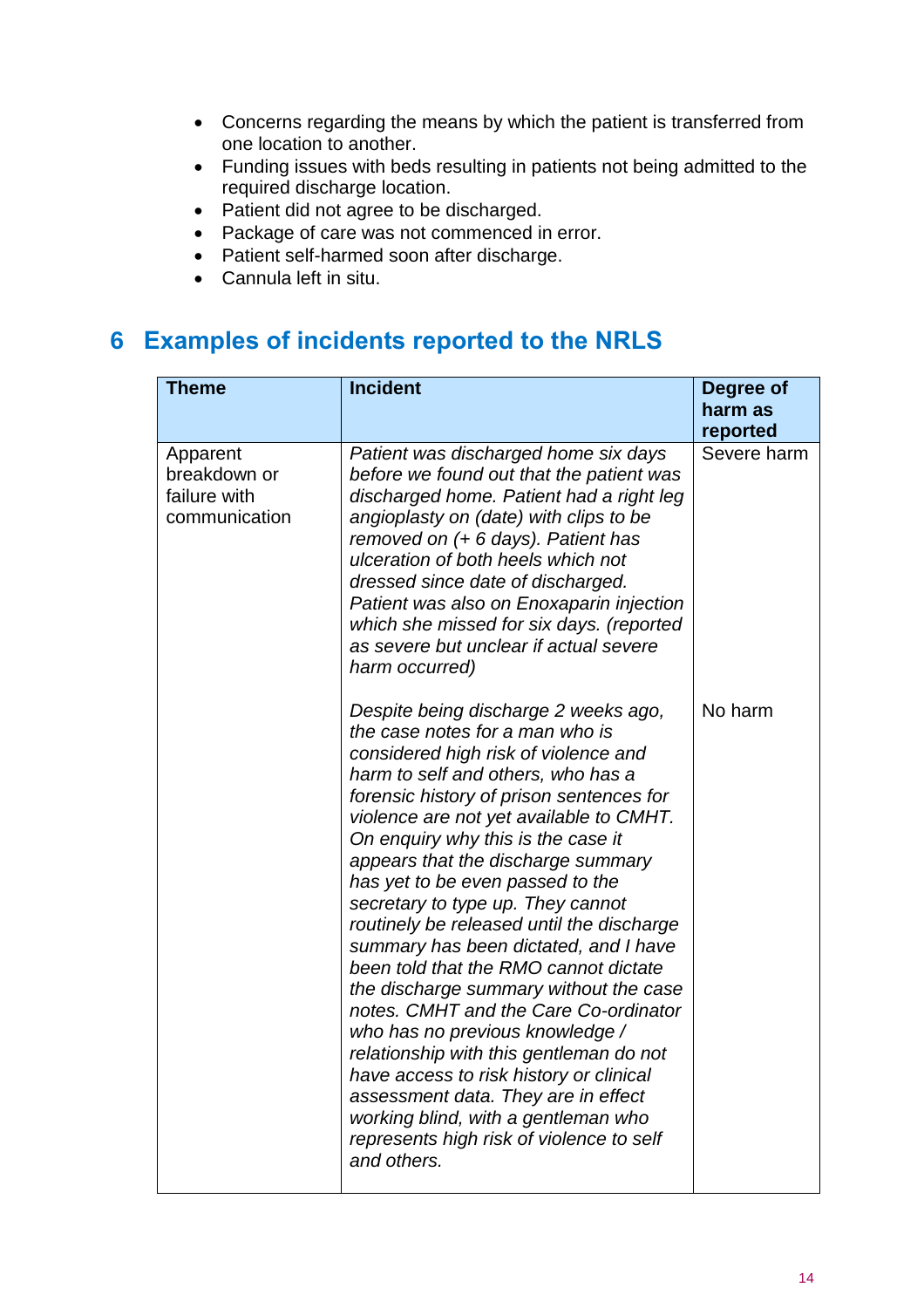| Problem related to<br>medication                          | I was informed by Domiciliary Physio<br>that patient had been discharged home<br>on Sunday, following elective Total Hip<br>Replacement. According to discharge<br>summary letter patient should have<br>been having receiving 14 days of<br>Dalterparin Injections. When she visited<br>today she found patient had not yet<br>received any. Upon investigation I<br>found; 1. Patient had not been referred<br>to district nurse, 2. Patient had been<br>discharged home without being provided<br>with any of his discharge medication. 3.<br>Discharging Doctor acknowledged that<br>when he wrote TTO, he ticked that no<br>medications were required. Additionally<br>Ward Sister highlighted to me that local<br>policy indicates patients having elective<br>surgery should be commenced on<br>Dabigatran tablets as opposed to<br>Dalterparin Injections. Pharmacy<br>informed and correct medication | Severe harm |
|-----------------------------------------------------------|----------------------------------------------------------------------------------------------------------------------------------------------------------------------------------------------------------------------------------------------------------------------------------------------------------------------------------------------------------------------------------------------------------------------------------------------------------------------------------------------------------------------------------------------------------------------------------------------------------------------------------------------------------------------------------------------------------------------------------------------------------------------------------------------------------------------------------------------------------------------------------------------------------------|-------------|
|                                                           | dispensed and delivered to patient.<br>Patient and NOK informed.                                                                                                                                                                                                                                                                                                                                                                                                                                                                                                                                                                                                                                                                                                                                                                                                                                               |             |
|                                                           | Patient discharged from ward with<br>medication omitted from discharge<br>summary and not issued as part of his 7<br>days discharge medication. Discharge<br>summary was late. GP phoned with<br>concerns about this occurrence and<br>wanted reassurance this would not<br>happen again.                                                                                                                                                                                                                                                                                                                                                                                                                                                                                                                                                                                                                      | No harm     |
| Apparent<br>inappropriate<br>discharge                    | Patient was discharged from [ward] to<br>care home. Pt arrived at care home staff<br>unhappy that patient appeared very<br>unwell. 999 patient back to hospital pt<br>died on route to hospital.                                                                                                                                                                                                                                                                                                                                                                                                                                                                                                                                                                                                                                                                                                               | Death       |
| Apparent<br>unexpected<br>deterioration post<br>discharge | Patient attended A&E with SOB and?<br>chest infection . Diagnosed as PE and<br>discharged home with dalatparin to be<br>given by district nurse. Readmitted<br>following morning as condition had<br>deteriorated, assessed and admitted to<br>[ward] where he deteriorated and<br>despite involvement of [team] died<br>around midday. Case subject to a<br>Coroner's Inquest                                                                                                                                                                                                                                                                                                                                                                                                                                                                                                                                 | Death       |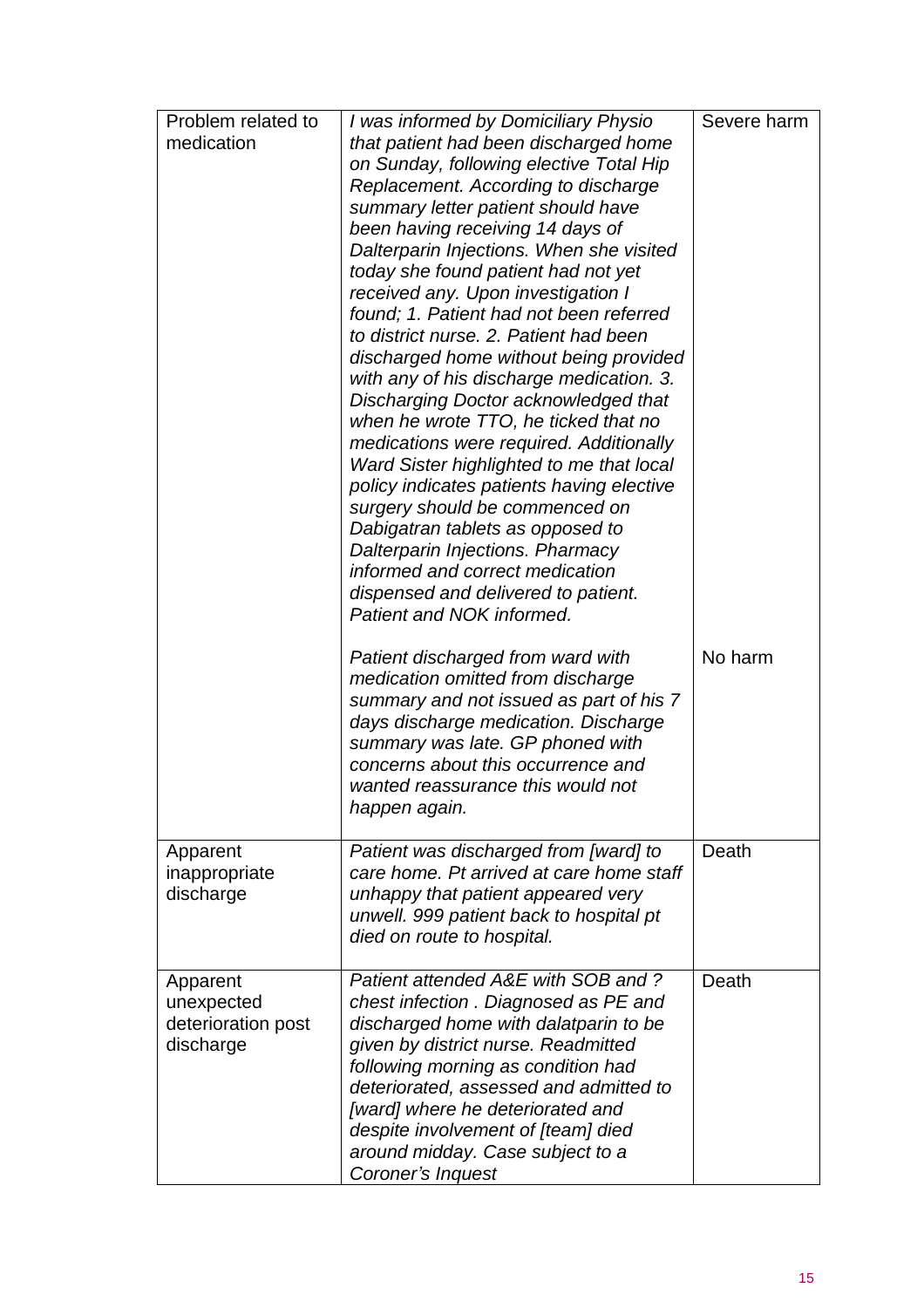<span id="page-15-0"></span>

|  | Service user (name) was transferred to<br>(unit) from (org name). On return to the<br>ward (name) stated that she continued<br>to feel physically and mentally unwell.<br>She was unable to keep fluids down.<br>Later began convulsing. | Moderate<br>harm |
|--|------------------------------------------------------------------------------------------------------------------------------------------------------------------------------------------------------------------------------------------|------------------|
|--|------------------------------------------------------------------------------------------------------------------------------------------------------------------------------------------------------------------------------------------|------------------|